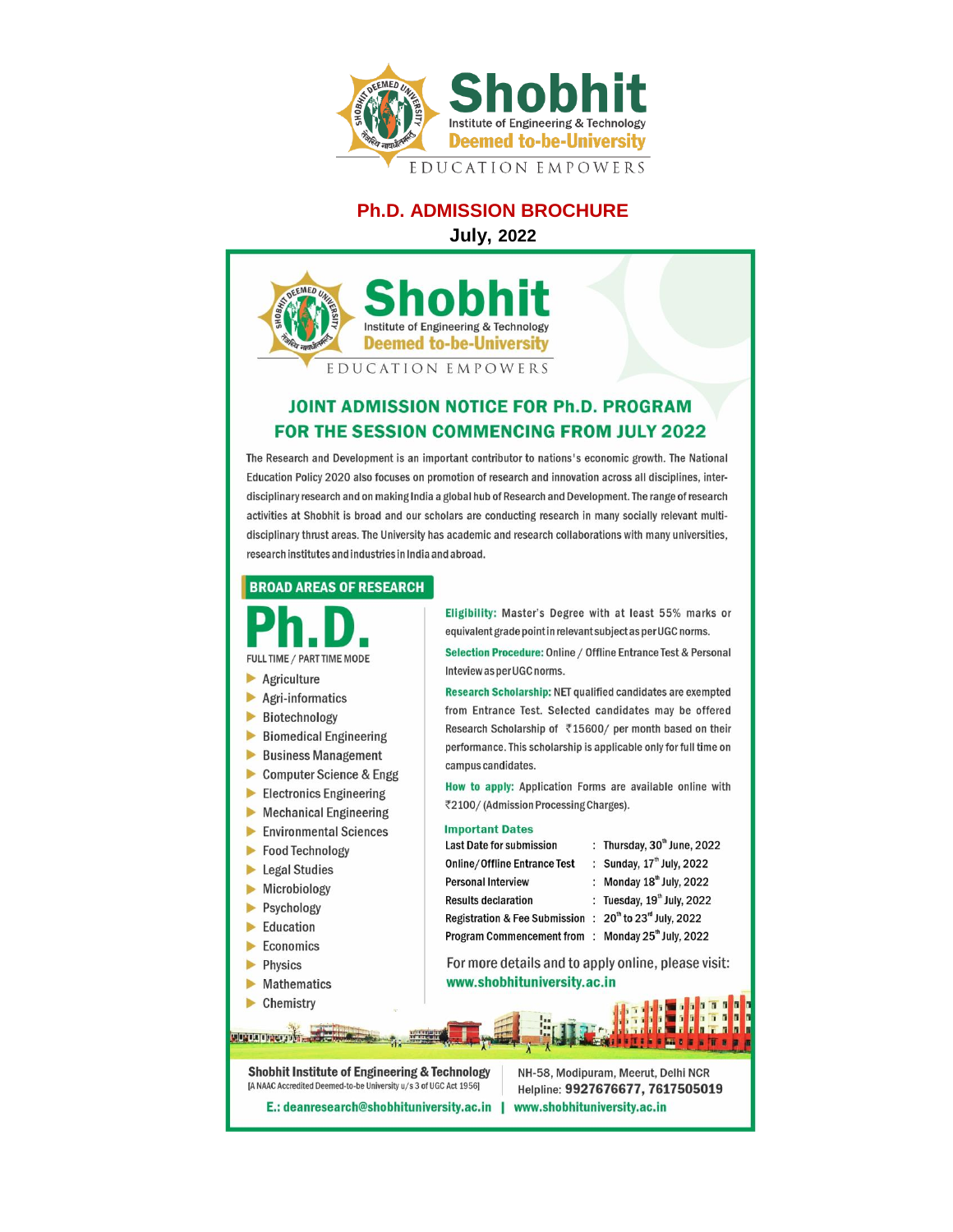# **Shobhit Institute of Engineering & Technology (Deemed to-be-University), Meerut, India Ph.D. Admission Notification July, 2022**

Applications are invited for admission to the **Ph.D. (Full-time / Part-time)** programs. Admission shall be through an Entrance Test "online/offline" to be conducted for following subjects.

| Doctor of Philosophy (Ph.D.) Degree Programs Offered in following Areas |                                |          |                            |  |  |  |
|-------------------------------------------------------------------------|--------------------------------|----------|----------------------------|--|--|--|
| $\circ$                                                                 | Agriculture                    | $\circ$  | <b>Business Management</b> |  |  |  |
| $\circ$                                                                 | Agri-informatics               | $\circ$  | Economics                  |  |  |  |
| $\circ$                                                                 | <b>Biomedical Engineering</b>  | $\circ$  | Psychology                 |  |  |  |
| $\circ$                                                                 | Biotechnology                  | $\circ$  | <b>Legal Studies</b>       |  |  |  |
| $\circ$                                                                 | Microbiology                   | $\Omega$ | Education                  |  |  |  |
| $\circ$                                                                 | Food Technology                | $\circ$  | Chemistry                  |  |  |  |
| $\circ$                                                                 | Computer Science & Engineering | $\circ$  | Physics                    |  |  |  |
| $\circ$                                                                 | <b>Electronics Engineering</b> | $\circ$  | <b>Mathematics</b>         |  |  |  |
| $\circ$                                                                 | <b>Mechanical Engineering</b>  |          |                            |  |  |  |
| $\circ$                                                                 | <b>Environmental Sciences</b>  |          |                            |  |  |  |

The syllabi for entrance tests are available on official website of Shobhit University website <http://www.shobhituniversity.ac.in/phd-admission.php>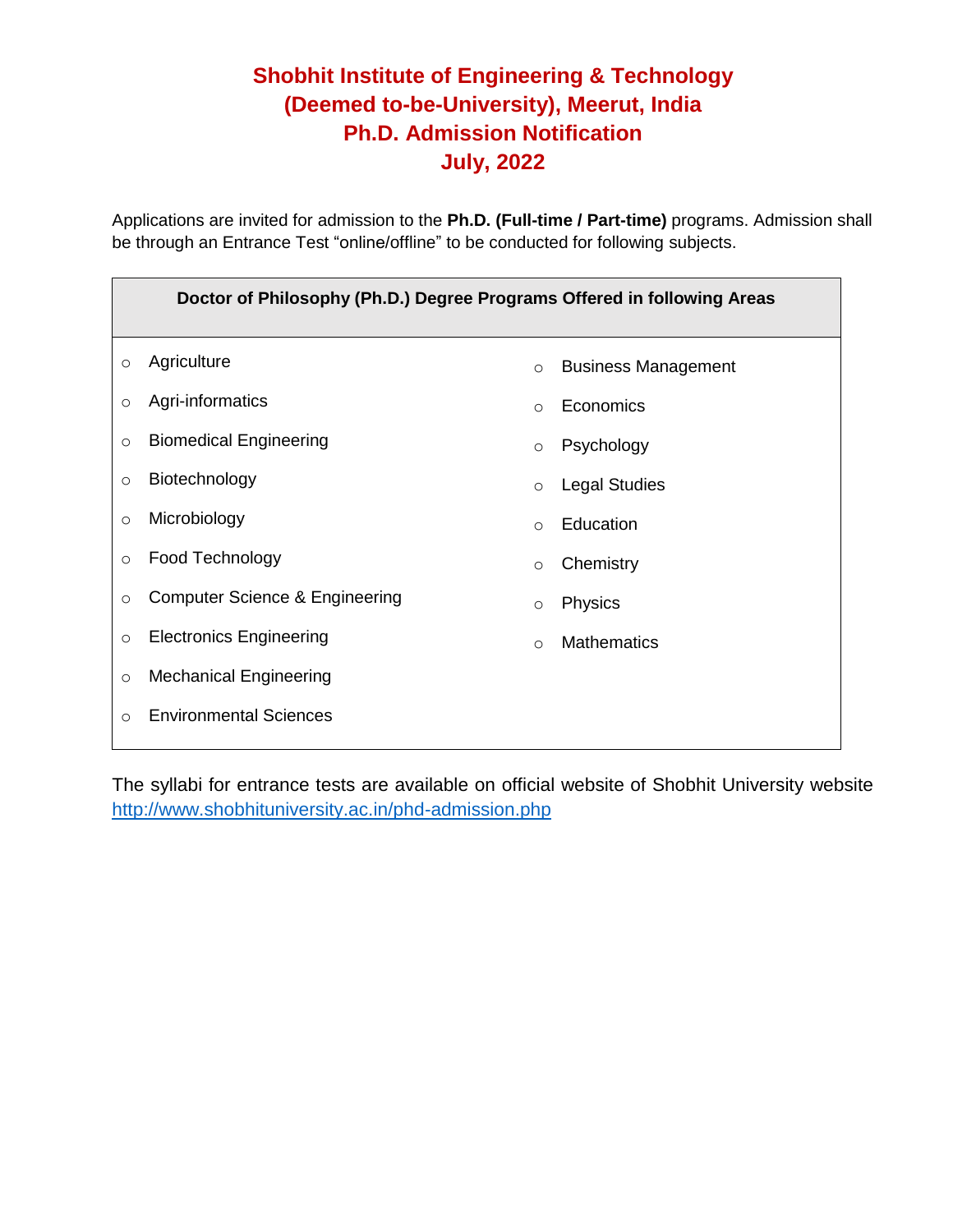# **A) Important Dates:**

Schedule for Admission for Research Programs for July, 2022 batch

| <b>Availability of Application Forms Online</b>                                                                               | Monday, $16th$ May, 2022              |  |
|-------------------------------------------------------------------------------------------------------------------------------|---------------------------------------|--|
| Last date for receipt of completed forms                                                                                      | Thursday, 30 <sup>th</sup> June, 2022 |  |
| Date for Online/offline Entrance Test                                                                                         | Sunday, 17 <sup>th</sup> July, 2022   |  |
| <b>Personal interview</b> (For Candidates, exempted from entrance<br>test as well as those shortlisted through Entrance Test) | Monday 18th July, 2022                |  |
| Declaration of Results (on University website/by mail to<br>selected candidates only)                                         | Tuesday, 19 <sup>th</sup> July, 2022  |  |
| <b>Registration for Admission &amp; Fee submission by</b>                                                                     | 20th to 23rd July, 2022               |  |
| Program Commencement (course work to start)                                                                                   | Monday 25th July, 2022                |  |

# **B) Minimum Eligibility Criteria**

A candidate seeking admission for the Ph.D. program shall possess, normally, the following qualifications:

- 1) Any candidate who has passed the Master's examination in the concerned subject with a score of not less than 55% marks in aggregate. The candidates who have already appeared in the final year examination of Master's degree in the subject concerned, but their result is awaited, are also eligible to appear for the Ph.D. admission's entrance test.
- 2) Bachelor's degree in Engineering with a minimum of 75% marks in aggregate in relevant field of Engineering / Technology of a University or its equivalent, with at least five years of experience in Public Sector Undertaking / Research and Development Organizations / Private Industries / Service Sectors / Educational Institutions / any other State and/or Central Government Organizations.

#### **Important Note**

- 1) Applicants who have valid score in any of the relevant eligibility tests like JRF/NET (UGC/CSIR), GATE, GPAT & SLET of the State, are exempted from the Entrance Test, as per UGC norms.
- 2) Candidates who are Teacher Fellowship Holders/ direct awardees of fellowship by DST (INSPIRE), ICMR or any other National Agency are also exempted from the entrance test.
- 3) If any M.Phil. Student wants to take admission to Ph.D. program after passing M.Phil. Examinations in regular mode, s/he shall be exempted from course work but will have to appear in the entrance test and interview.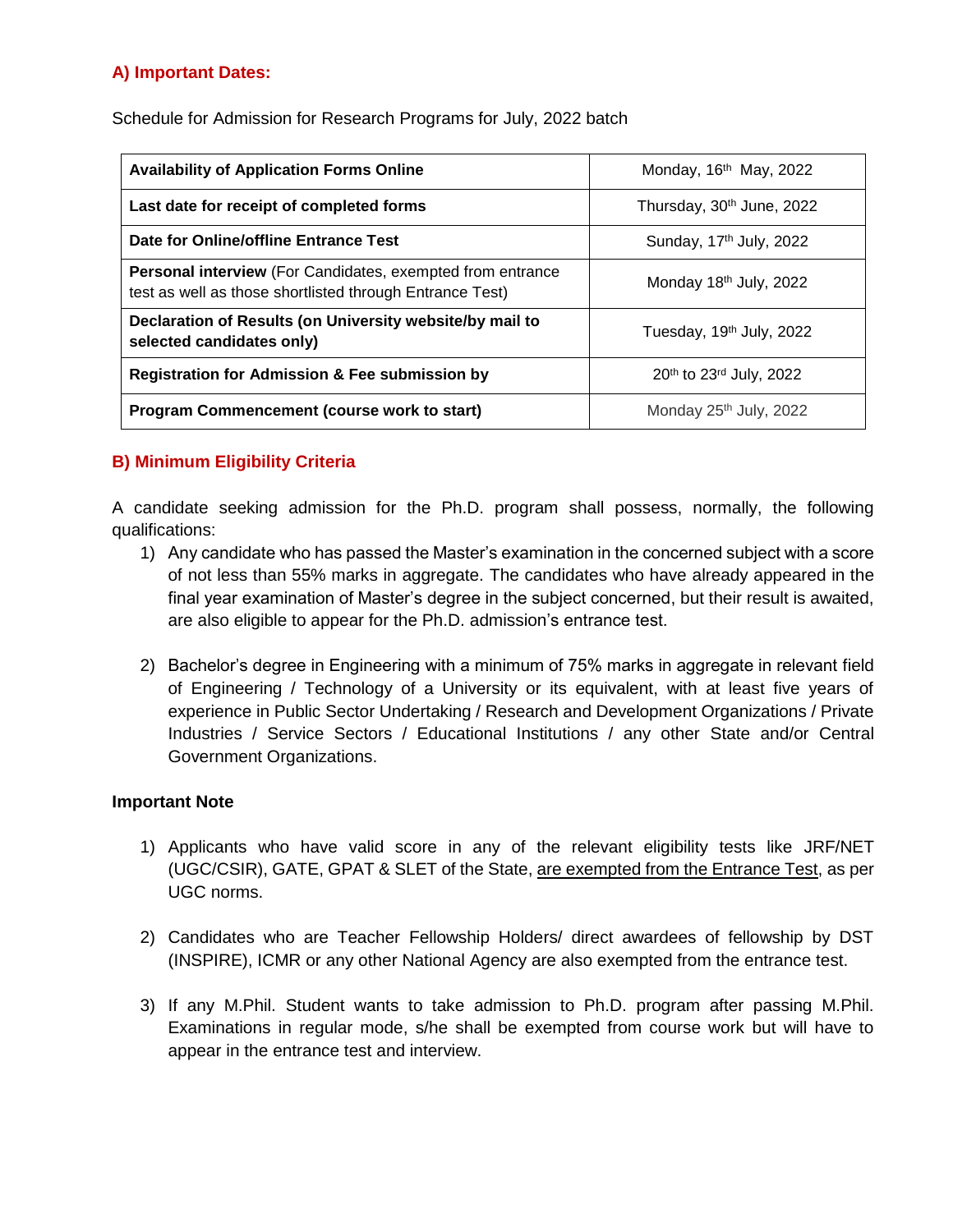# **C) How to Apply**

To apply for the Ph.D. program (July - 2022) of the University, eligible candidates may **apply online** using credit/debit card for payment or **download and print the application form available on our website** and send along with a DD of Rs. 2,100/- payable to Shobhit University, Meerut. The admission application charges are non-refundable. (Ref: List of enclosures as per clause 'L').

Incomplete applications or applications received without all required enclosures are liable to be rejected / may not be processed.

#### **Important Note:**

- 1) You may use one application form to apply for Ph.D. in ONLY one Department.
- 2) Please use separate application forms to apply for two or more Departments.

#### **D) Date, Time and Venue for Ph.D. Entrance Test**

The Ph.D. Entrance Test will be held on 17th July, 2022, 10.00 AM–1.00 p.m. in online and offline mode. The candidate may opt the examination mode as per his/her convenience.

#### **E) Scheme of Examination**

The Ph.D. Entrance Test on 17th July, 2022 would consist of following sections;

| <b>Type of Test</b>                          | <b>Number of Questions</b>                              | <b>Marks</b> |
|----------------------------------------------|---------------------------------------------------------|--------------|
| <b>General Aptitude Test</b><br>(60 minutes) | 50 multiple choice questions                            | 50 marks     |
| <b>Subject Specific Test</b>                 | 50 multiple choice questions                            | 50 marks     |
| (120 minutes)                                | 01 short essay type question<br>Related to your subject | 100 marks    |

The syllabi of the General Aptitude Test and the Subject Specific Tests for each Department can be seen on the concerned web pages on the University website.

#### **Important Note**

- a) General Aptitude Test common to all applicants, from 10:00 am to 11.00 am.
- b) Subject Specific Tests to examine basic fundamental knowledge in the subject, from 11:00 a.m. to 01:00 pm for concerned candidates.

### **F) Date, Time for Personal Interview**

The Personal Interview will be held online on 18<sup>th</sup> July, 2022 for all candidates who will appear in the entrance test and for all those Candidates also who are exempted from entrance test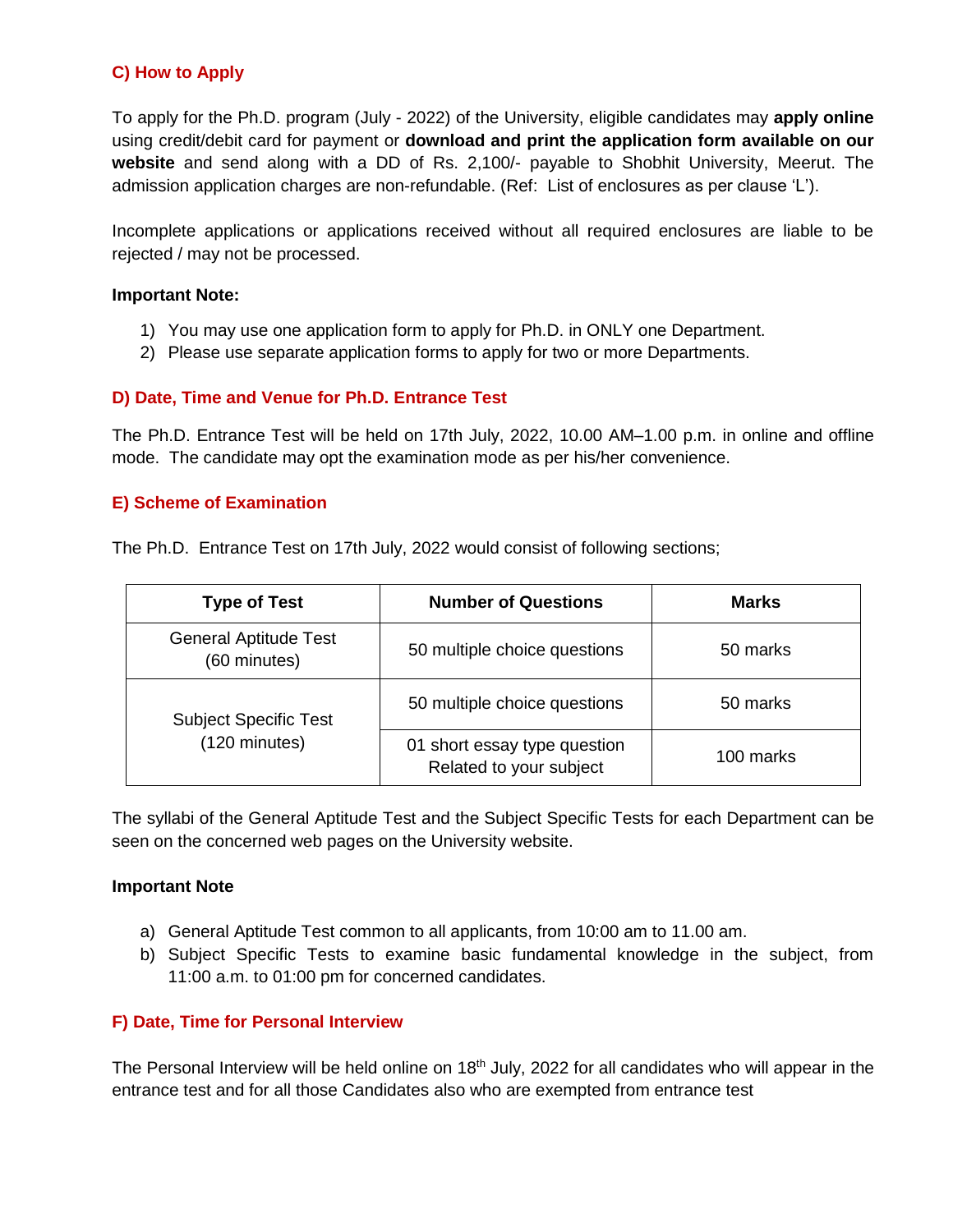# **G) Provisional Selection list**

Provisional Selection List along with procedure for admissions, will be notified on or before 19<sup>th</sup> July, 2022, on the University website / by mail to the selected candidates only. Provisionally selected candidates will be required to take admission latest by 23<sup>rd</sup> July, 2022 by depositing first semester fee of Rs. 60,000/-, + Rs. 5000/- annual administrative charges failing which vacant seats may be allotted to waitlisted candidates. The list of waitlisted candidates will be displayed on the website and Notice Boards of the university.

Candidates provisionally admitted to the Ph.D. program will be required to fill admission and enrollment forms with details of their proposed field of research within 03 days after their admission, and submit the same to the Dean, Research & Development. The Enrollment Form will be available on the University website.

## **H) Selection Procedures**

Selection to the Ph.D. programs would be based on performance in the Written Test/ Other Qualifying Test, Previous academic record and the personal interview. At the time of personal interview, the candidates are expected to discuss their research interests/areas.

### **I) Fellowships**

- 1) A limited number of Institute fellowships/ Research Associateships are available in some Departments for full-time residential scholars only as per University norms.
- 2) Candidates who have qualified in CSIR NET / BRNS / NBHM / other examinations may avail the fellowships directly from the respective organizations as per rules.

### **J) Documents required at the time of admission**

If provisionally selected, candidates will be required to submit following documents at the time of admission, along with the requisite fees.

- 1) Pass certificate and marks sheet of Class 10
- 2) Marks sheet of Class 12 / Intermediate or equivalent
- 3) Certificate and marks sheets of Graduation
- 4) Certificate and marks sheets of Post-Graduation
- 5) Migration Certificate
- 6) JRF/NET(UGC/CSIR), GATE, GPAT, SLET / other test admit card and Score card (if applicable)
- 7) No objection certificate from Employer (for sponsored candidates only)
- 8) Two recent color passport size photograph, identical to that uploaded in the entrance test form
- 9) Photo identification: (Driving license, Passport, PAN Card, Voter ID, Employee Identification Card are acceptable)
- 10) Write up (1-2 pages) on proposed area of research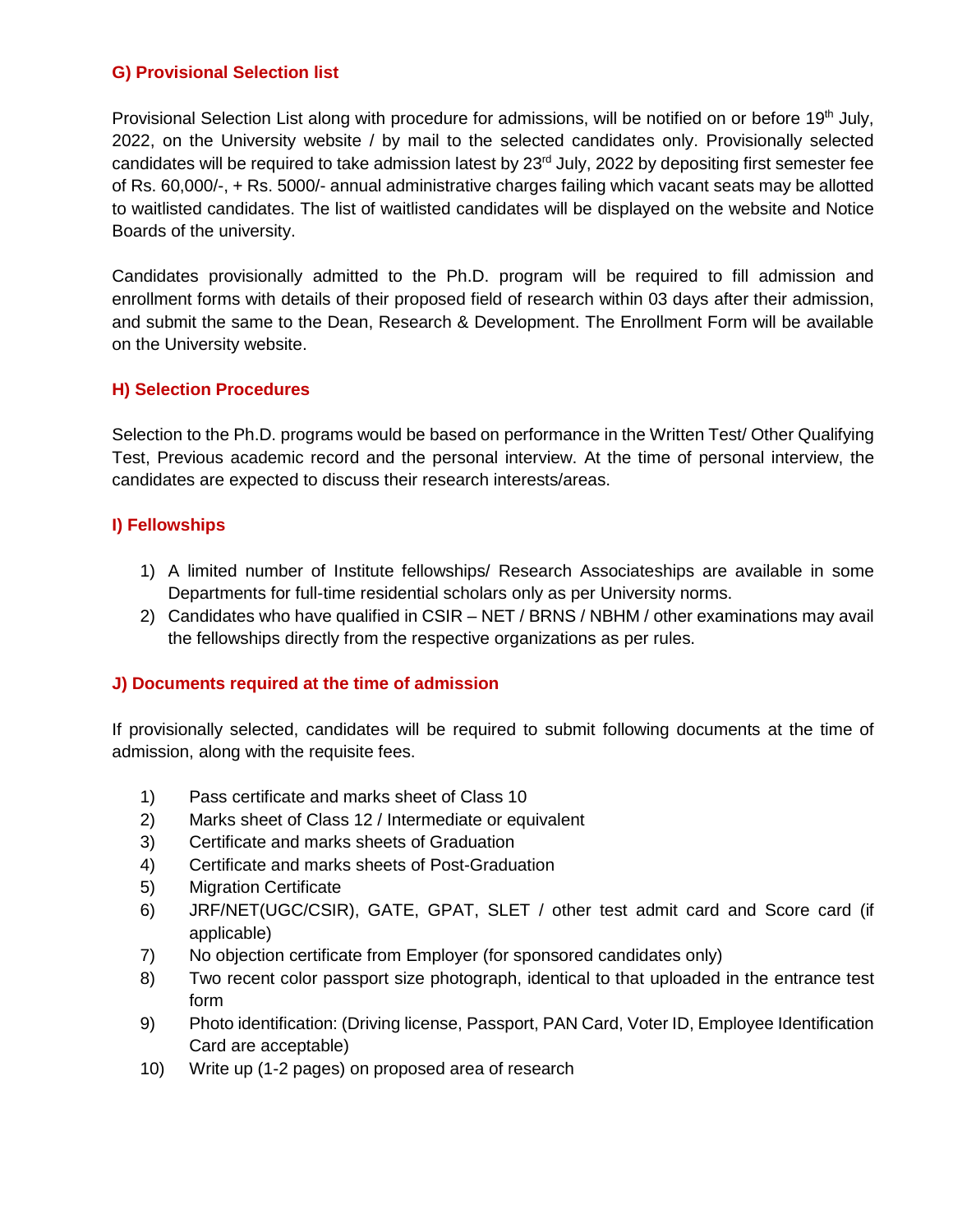# **K) Fee Structure**

After selection the candidate is required to submit Rs. 60,000/- as first semester fee which includes course work and registration fee, thereafter the fee is Rs.  $50,000/$ - per semester till  $6<sup>th</sup>$  Semester. The candidate is expected to submit his/her thesis well within a minimum period of 6 semesters and if he/she continues further, 50% of the semester fee *i.e.* Rs. 25,000 per additional semester shall be charged till total 10 semesters and thereafter the registration shall be cancelled.

Thesis evaluation fee is Rs. 25,000/- (once at the time of submission of thesis). There is an additional fee of Rs, 5000/- per year as administrative charges. There are no other hidden charges / fee. For on campus research scholars, they are allowed for hostel facility on cost as per University rules.

Semester Fee shall become due on  $1<sup>st</sup>$  July and 1 January of each year which shall be deposited by the researcher within 15 days of the due date. No separate information shall be given to the researcher.

#### **Please note**

- (i) The Admissions Office / concerned Departments may not undertake detailed scrutiny of applications before Test / Interviews, and all shortlisted applicants called for Test / Interviews / Personal interaction, except those whose applications are summarily rejected, are allowed to appear at the Entrance Test / Interviews purely on provisional basis, subject to their eligibility being verified at the time of Admission or later physically. Merely being allowed to appear at the Entrance Test / Interviews will not be considered as a ground for being eligible for admission to the Ph.D. program. Further, mere submission of application form does not entitle a candidate to appear for the Test / Interviews.
- (ii) All candidates in their own interest should keep photocopies of their completed entrance test forms for their own reference.
- (iii) The Department-wise list of eligible candidates will be displayed on the University website.

### (iv) **No Admit Card will be issued**.

(v) Candidates whose names do not appear in the lists of eligible candidates, may contact the Admissions Office on +91-9927676677, 7617505019, 7617505013

### **M) Part- Time Candidates:**

- 1) Candidates who are employed in recognized Educational Institutes / Universities / Colleges OR in Government / Defense / Research Laboratories OR in Industry must submit their applications in prescribed form, along with
	- a) Letter of Sponsorship and
	- b) No Objection Certificate from their Organization
	- c) Experience certificate.
	- d) Facilities available to carry out his / her research work at their place of working
- 2) They must also appear for the Test and Personal Interaction.